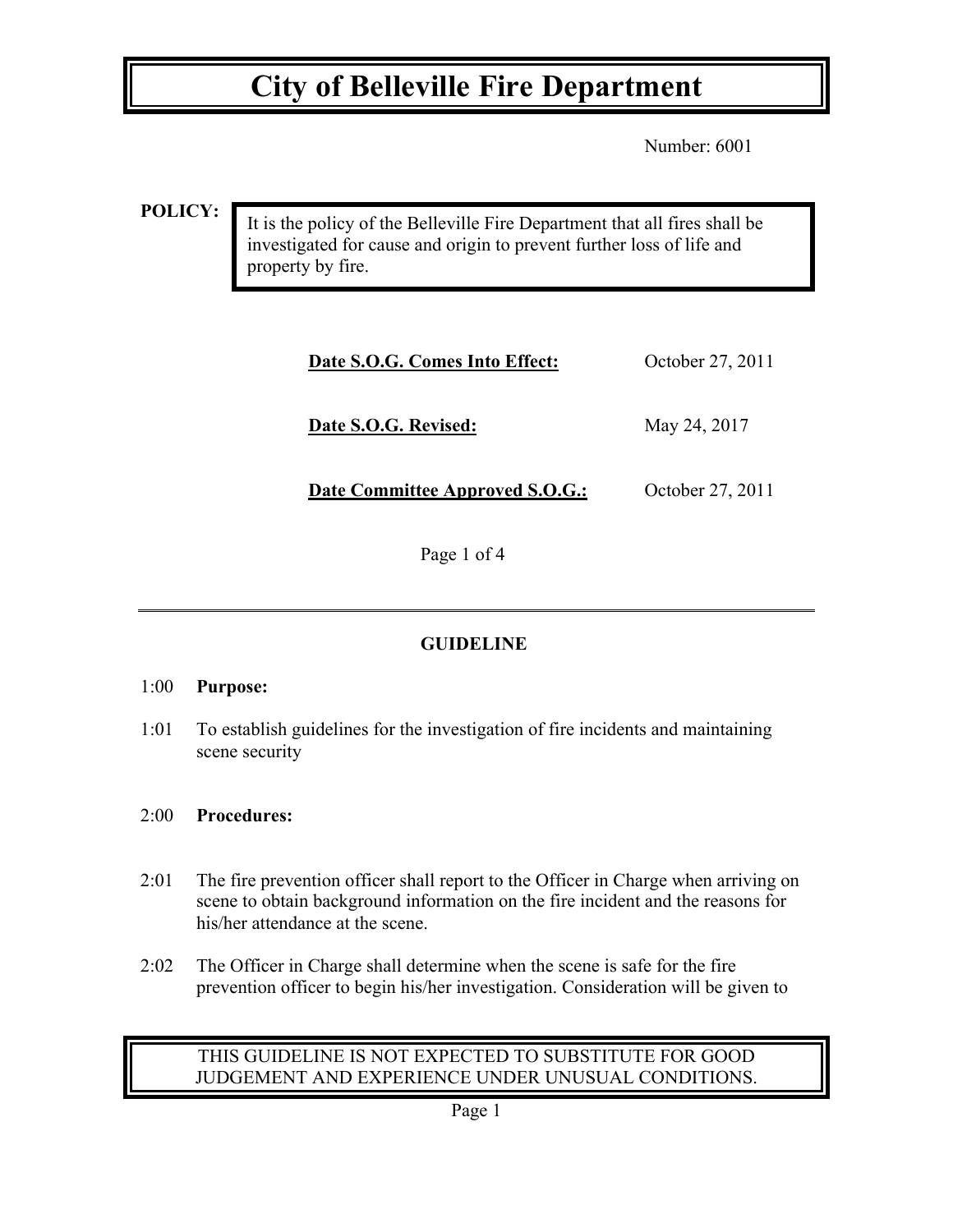## **City of Belleville Fire Department**

the environment, structural integrity and other hazards which may jeopardize the fire prevention officer`s safety.

- 2:03 Fire prevention officer`s within a potentially contaminated atmosphere shall wear adequate respiratory protection. The approved respiratory protection shall be an SCBA. Fire prevention officer`s shall utilize all personal protective equipment during fire investigations (ie. Helmet, eye wear, gloves, coveralls, safety boots, etc.). Fire Prevention Officers are required to follow the Belleville Fire Department accountability procedures.
- 2:04 If required, the Officer in Charge shall ensure the scene is secured and will coordinate security with the appropriate police service and/or Fire Prevention. Only authorized personnel shall be allowed onto the scene. Scene security shall be maintained if necessary until the fire investigation is completed. Dispatch will be informed when the investigation is complete.
- 2:05 A fire prevention officer will be called as soon as it is determined that a fire is:
	- in excess of  $$5000.00$ <br>• fire death or injury
	- fire death or injury
	- explosion
	- suspicious fire
	- occupants cannot occupy their residence
	- Ontario fire code issues where immediate action is required
	- Grow houses, meth labs other drug labs
	- Any hazardous events, including CO calls where occupants are taken to the hospital.
	- Situations deemed a life safety issue where an outside agency is required.
	- Any fire that occurred during regular business hours Monday to Friday 8:00- 18:00
- 2:06 The Ontario Fire Marshall Investigator will be notified of all fires where:
	- Loss exceeds \$500,000
	- Fire death or serious injury that could result in death
	- Suspected Incendiary fires
	- Explosion
	- Fires of unusual origin or circumstance (eg. Environmental hazard,etc)

#### THIS GUIDELINE IS NOT EXPECTED TO SUBSTITUTE FOR GOOD JUDGEMENT AND EXPERIENCE UNDER UNUSUAL CONDITIONS.